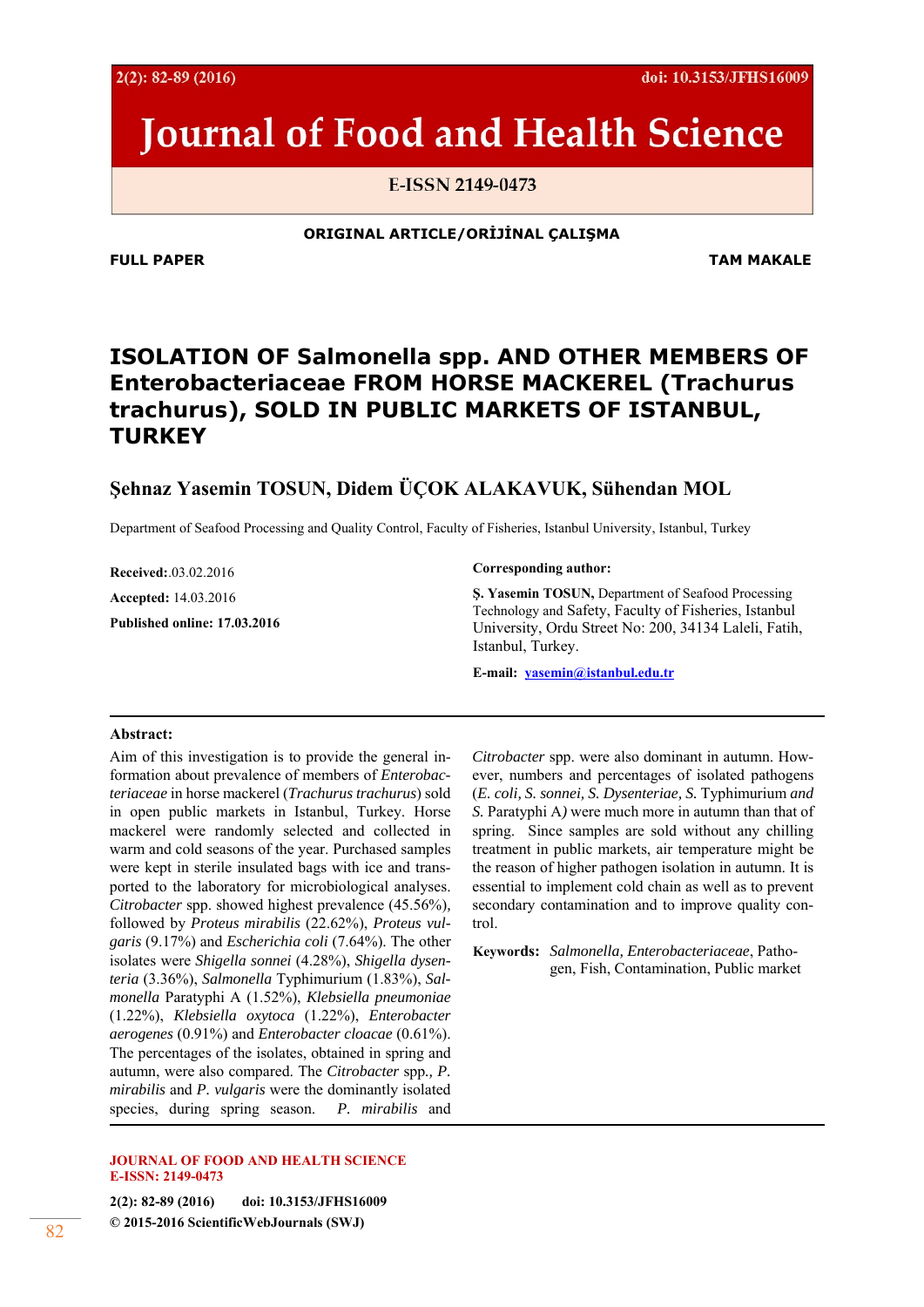## **Introduction**

The members of *Enterobacteriaceae* family are widespread in the environment and their natural habitat is gastrointestinal tract of warm-blooded animals. They may play an important role in the fish spoilage and some bacterial species of this family are very pathogenic (Guiraud, 2003; Shabarinath et al., 2007; Lopez Da Silva et al., 2010). Pathogens such as *Salmonella* spp., *Shigella spp*. and certain *E. coli* can cause severe diarrhea (Lindberg et al., 1998). Especially *Salmonella* is dominating intestinal tract of animals (birds, reptiles, and farm animals) and humans. *Salmonella* species are extensively distributed in nature (water reservoirs, coastal water contaminated with human or animal feces) and causing outbreaks worldwide. According to Centers for Disease Control and Prevention (CDCP), almost 400 persons die every year with acute Salmonellosis. This bacterium has been isolated from fish and other seafood (Jay, 2000a; Huss et al., 2004; CDCP, 2010). It may be transferred to the seafood due to the poor hygienic conditions during transportation and marketing (Temiz, 1998). Prevalence of *Salmonella* and some bacterial species, belonging to the *Enterobacteriaceae* family, have been studied in different regions of the world and health risks were evaluated. Microbiological quality of seafood in Croatia (Topic Popovic et al*.*, 2010), fish in Khartoum, Sudan (Yagoub, 2009), fish and crustaceans in Coimbatore, India (Hatha and Lakshmanaperumalsamy 1997), shrimp in India (Hatha et al., 1998; Jonnalagadda and Bhat, 2004), seafood in Greece (Papadopoulou et al., 2007), cooked shellfish in UK (Sagoo et al., 2007), hygiene conditions of wholesale fishmarket in Istanbul (Ucok, 2003), microbiological quality of stuffed mussel in Istanbul (Bingol et. al., 2008), determinetion of pathogen microorganisms in seafood in Istanbul (Ucok Alakavuk, 2009) and quality of fish from retail markets in Istanbul (Mol and Tosun 2011), were studied.

Public markets are the main suppliers of fish and other seafood to the public. However, fish and other seafood are sold in Turkish public markets without chilling. Since high environmental temperature is the most important reason to encourage bacterial growth (Jay, 2000b) warmer seasons are very risky for the microbial safety of fish, displaying on the counter without any chilling treatment. On the other hand, air temperature in Istanbul City is between -2 to 5.7°C in winter, 5.5 to 17.06°C in spring, and 7.2 to 19.36°C in autumn (Turkish

State Meteorological Service (TSMS), 2013). Then, the warmer seasons (spring and autumn) are the most risky periods, regarding the growth of *Salmonella* and other members of *Enterobacteriaceae* on fish, sold in public markets without chilling. Horse mackerel (*Trachurus trachurus*), a common fish in Turkish waters, having an annual catching value of 12213.2 ton (TUIK, 2015), and this catch has been offered for domestic market as well as export market. Since it is very popular for Turkish consumers, horse mackerel is one of the top selling fish in public markets. The aim of this study, is the determination of *Salmonella* and members of *Enterobacteriaceae* on horse mackerel, sold in public markets in Istanbul.

## **Materials and Methods**

#### **Sample collection**

The average air temperatures were 13.7°C in spring and 15.75°C in autumn, during this study. The highest air temperatures in spring and in autumn were 22.2°C, and 26.0°C, respectively. Horse mackerel samples (16.03 ±5.91g, 11.76  $\pm$ 1.24cm) were randomly purchased from the public markets in 31 districts of Istanbul (Figure 1) twice in spring and twice in autumn. Therefore, sampling was performed 124 times. Thirty individuals of horse mackerels were purchased from each public market (31 markets). Therefore, a total of 3720 fish samples (30 individual's x 124 times) were used in this investigation. Samples were collected from public markets between the hours of 09:00-12:00, they were kept in sterile insulated bags, iced and transported to the laboratory in less than 3 hours.

#### **Microbiological examination**

The samples, purchased from each of 31 public markets were homogenized separately. Then, 25 g of homogenate was added to the enrichment broth (225 mL Lactose Broth, Merck, 1.07661.0500), and incubated at 37°C for 24-48 hours. 0.1 mL homogenate from enrichment broth was transferred into the 10 mL of Rappaport-Vassiliadis Broth (Merck 1.07700.500) and then incubated at 42°C for 24 hours for the selective enrichment. At the same time 1 mL homogenate from lactose broth was transferred in to 10 mL Tetrathionate Broth (Merck 1.05285.0500) and then incubated for 24 hours at 43°C. After the incubation, a loopful of broth cultures were streaked onto XLT4 Agar (Merck 1.13919.0500) and Bismut Sulfite Agar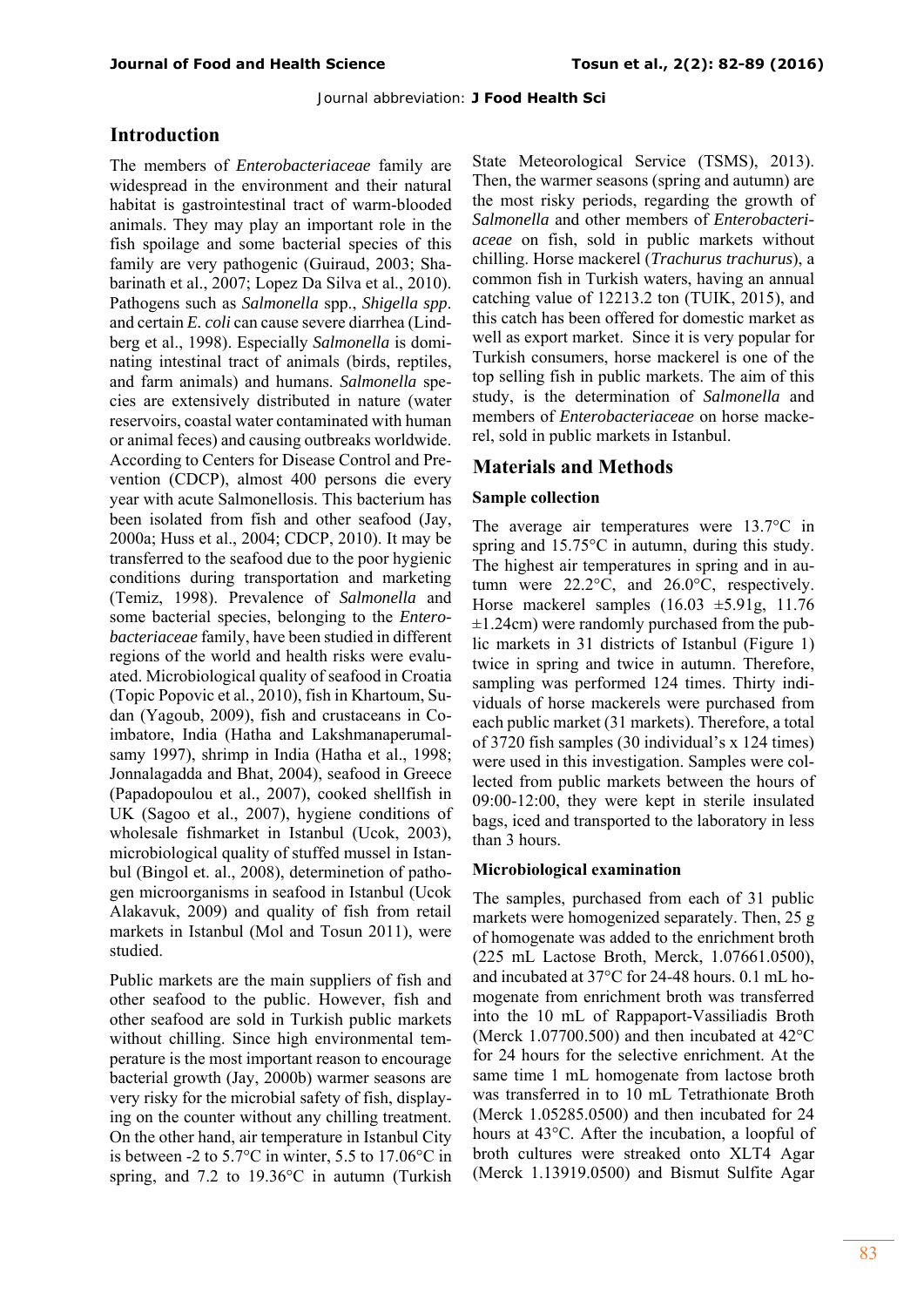(Merck 1.05418.0500). Plates were incubated at 35°C for 48 h. After icubation, black zone all colonies (XLT4) and black center with metallic sheen colonies (BSA) streaked on TSI (Triple Sugar Iron) Agar (Merck 1.03915.0500) and LI (Lysine Iron) Agar (Merck 1.11640.0500). TSI and LI slant agar were incubated at 35°C for 48 h. and at 35°C for 16-24 h. respectively. All slant agar tubes were tested biochemically (motility, urea, H2S, MR-VP, indole, ONPG, lactose, sucrose, mannitol, malonate, sitrat) after incubation. All salmonella cultures were confirmed by using Salmonella Latex Kid (OXOID FT 0203,0204, 0205) after biochemical tests. (Andrews et al., 2007). *Enterobacteriaceae* colonies were identified by using a scheme 'Caracteristique des principales *Enterobacteries'* (Guiraud, 2003).

**Figure1.** Public markets in 31 districts of Istanbul



# **Results and Discussion**

Some members of *Enterobacteriaceae* such as *Salmonella sp., E. coli, Proteus sp.* and *Klebsiella sp.* may cause serious infections. Therefore, monitoring of *Enterobacteriaceae* in seafood is important for public health (Al-Mutairi, 2011). Out of 124 sampling 77 (62.10%) showed a positive growth for *Enterobacteriaceae* (Table 1). Percentages of isolates, from *Enterobacteriaceae* positive samples were 69.72% in spring and 30.27% in autumn (Table 2). The isolated species were *S.*  Typhimurium, *S*. Paratyphy A, *E. coli*, *S. dysenteriae*, *S. sonnei, Citrobacter* spp., *P. mirabilis*, *P. vulgaris, K. pneumonia*, *K. oxytoca, E. aerogenes*  and *E. cloacae.* The numbers and percentages of bacterial species, isolated from horse mackerels during in spring and autumn were shown in Table 3. These organisms were isolated from shrimp in India (Jonnalagadda and Bhat, 2004), seafoods in

Greece (Papadopoulou et al., 2007), fresh and frozen seafoods in Croatia (Topic Popovic et al*.,* 2010), fresh fish in Sudan (Goja, 2013), similarly. Some of the potential pathogenic microorganisms (*Citrobacter* spp., *P. mirabilis* and *P. vulgaris)*  were isolated during spring season. *Citrobacter spp.* (42.81%)*, P. mirabilis* (14.67%) and *P. vulgaris* (8.25%) were mostly determined in spring. *P. mirabilis* (7.95%) *and Citrobacter spp.* (2.85%) were also determined in autumn. However, pathogenic species such as *S.* Typhimurium (%1.83), *S*. Paratyphy A (1.52%), *E. coli* (7.33%), *S. dysenteriae* (3.05%), *S. sonnei* (3.66%) were dominant in autumn (Table 3). Therefore, even the percentage of isolates was higher in spring; autumn was considered as a more risky season. The high percentage of pathogenic bacteria in autumn might be attributed to the suitability of air temperature for their survival and multiplication. Absence of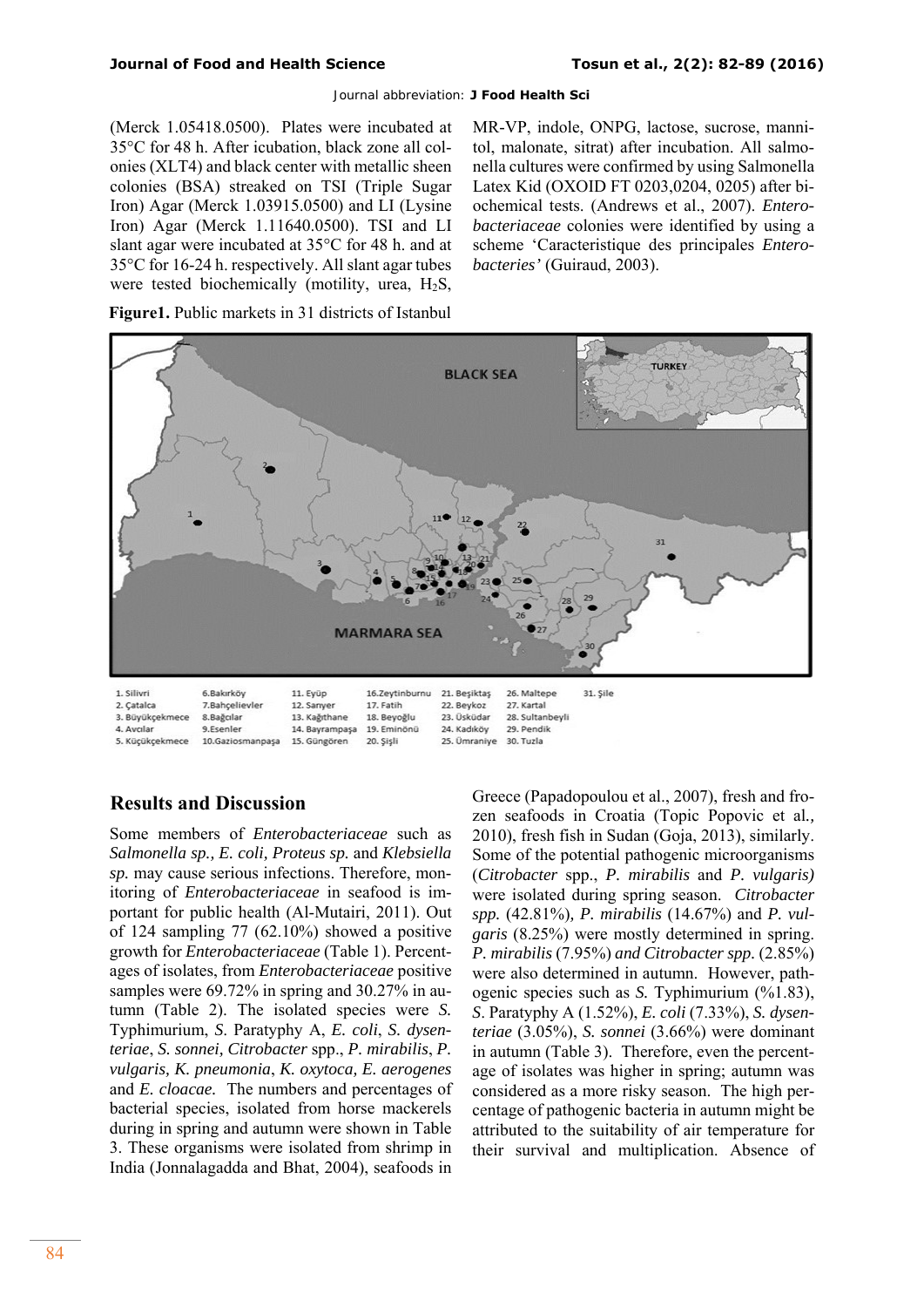chilling treatment in public markets allows bacterial growth as well. Yagoub, (2009) reported the highest presence (66%) of *Enterobacteriaceae* from raw fish from a market in autumn, similarly. They have isolated some highly pathogenic agents such as *Salmonella* spp., *Shigella* spp., and the pathogenic *E. coli.* They have mentioned about the possible public health risks, due to this microbial activity in the autumn. Maintenance of sanitation and temperature control are very important for microbial quality, especially in warmer seasons due to the high ambient temperature (Mol and Tosun, 2011).

*Salmonella* spp. are one of the most important reasons of gastrointestinal diseases. Maintenance of personal hygiene is needed to prevent transmitting of these bacteria, since gastrointestinal tract is the main reservoir of them (Huss et al., 2004). According to European Union (EU) regulations on 25 g of seafood must not contain *Salmonella sp*. (Forsythe, 2010a). In this study, samples were free of *S.* Typhimurium and *S.* Paratyphi A in spring season (Table 3). However, 1.83% of the samples contained *S.* Typhimurium and 1.52% of them were *S.* Paratyphi A positive in autumn. Likewise, 2.8% of raw seafood were *Salmonella* positive, according to Heinitz et al., (2000). Brands et al., (2005) reported a higher percentage of isolated *Salmonella* from oysters in the summer (13.4%) than winter (1.6%), similarly. The prevalence of *Salmonella* in shrimp have been reported as 11% and 53%, from Hyderabad, India (Jonnalagadda and Bhat, 2004) and Thailand (Minami et al., 2010). Likewise, 14.25% of the fish, from retail markets in Coimbatore, India and the 15% shellfish from markets in Ho Chi Minh City, Vietnam have been reported as positive for *Salmonella* (Hatha and Lakshmanaperumalsamy, 1997; Hao Van et al., 2007). It may be concluded that, higher air temperature encourages the growth of *Salmonella.*  In this study, the presence of a higher amount of *S.*  Typhimurium and *S.* Paratyphi A in autumn season, might be the result of higher ambient temperature.

|  |  | Table 1. Numbers and percentages of samplings, showing a positive growth of <i>Enterobacteriaceae</i> |  |  |  |  |
|--|--|-------------------------------------------------------------------------------------------------------|--|--|--|--|
|  |  |                                                                                                       |  |  |  |  |

|                 |                           | Positive growth of <i>Enterobacteriaceae</i> Percentage of occurrence (%) |       |
|-----------------|---------------------------|---------------------------------------------------------------------------|-------|
| <b>Sampling</b> | Autumn<br>$(n=62)$        | 29                                                                        | 46.77 |
| season          | <b>Spring</b><br>$(n=62)$ | 48                                                                        | 77.42 |
| TOTAL $(n=124)$ |                           | 77                                                                        | 62.10 |

**Table 2.** Numbers and percentages of isolates, from *Enterobacteriaceae* positive samples

| <b>Isolated organism</b>  | Total                 | <b>Autumn</b>         |                      | <b>Spring</b>         |                   |
|---------------------------|-----------------------|-----------------------|----------------------|-----------------------|-------------------|
|                           | Number of<br>isolates | Number of<br>isolates | Percentage<br>$($ %) | Number of<br>isolates | Percentage<br>(%) |
| <b>Enterobacteriaceae</b> | 327                   | 99                    | 30.27                | 228                   | 69.72             |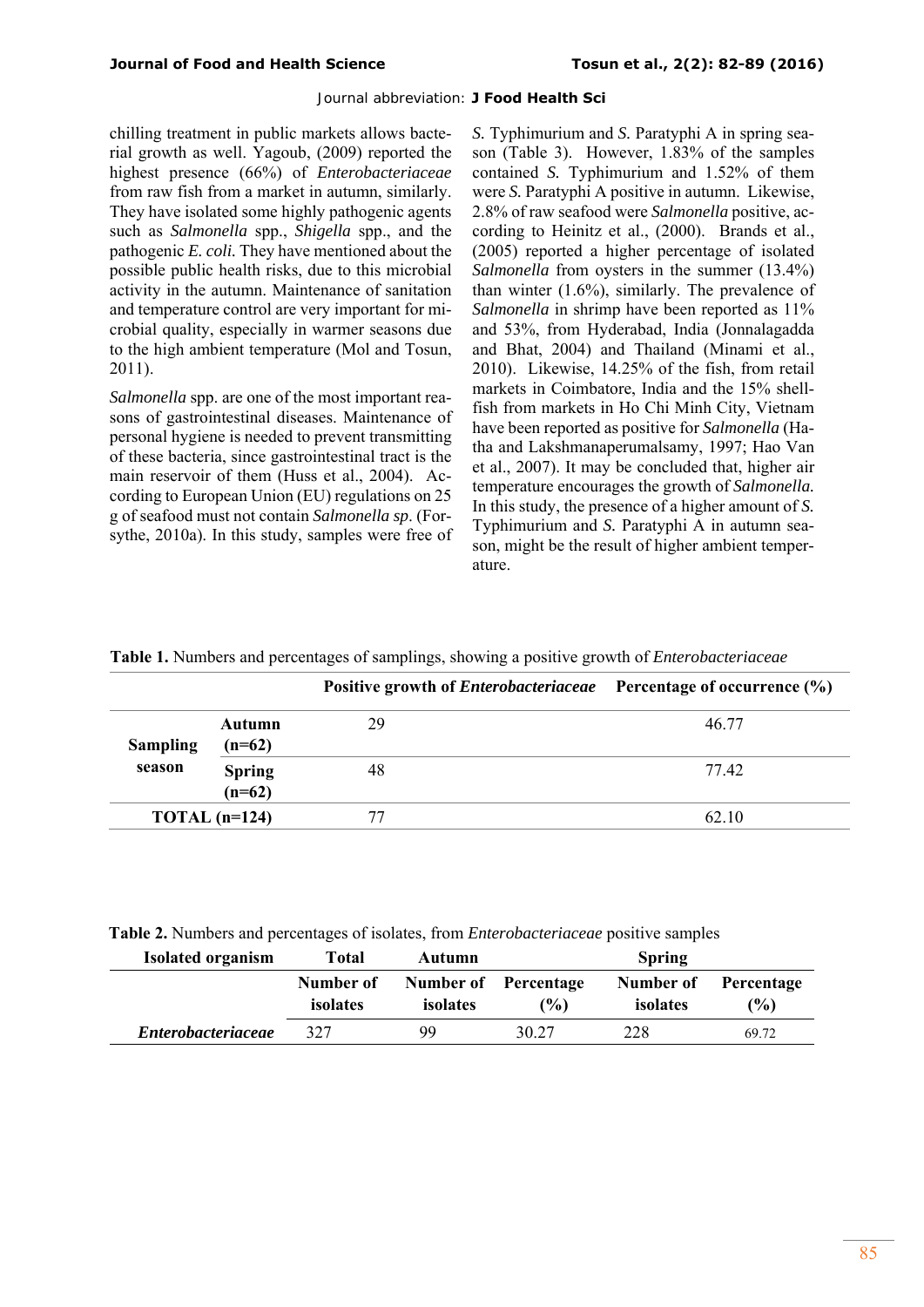| <b>Isolated bacterial species</b> | Autumn                       | <b>Spring</b>     |                              |                      | <b>Total</b>          |                   |  |
|-----------------------------------|------------------------------|-------------------|------------------------------|----------------------|-----------------------|-------------------|--|
|                                   | <b>Number</b><br>of isolates | Percentage<br>(%) | <b>Number</b><br>of isolates | Percentage<br>$(\%)$ | Number<br>of isolates | Percentage<br>(%) |  |
| Escherichia coli                  | 24                           | 7.33              |                              | 0.3                  | 25                    | 7.64              |  |
| Salmonella typhimurium            | 6                            | 1.83              | ND                           |                      | 6                     | 1.83              |  |
| Salmonella paratyphi A            | 5                            | 1.52              | ND                           |                      | 5                     | 1.52              |  |
| Shigella dysenteriae              | 10                           | 3.05              | 1                            | 0.3                  | 11                    | 3.36              |  |
| Shigella sonnei                   | 12                           | 3.66              | 2                            | 0.61                 | 14                    | 4.28              |  |
| <b>Proteus mirabilis</b>          | 26                           | 7.95              | 48                           | 14.67                | 74                    | 22.62             |  |
| Proteus vulgaris                  | 3                            | 0.91              | 27                           | 8.25                 | 30                    | 9.17              |  |
| Enterobacter cloacae              | $\overline{2}$               | 0.61              | ND                           |                      | $\overline{2}$        | 0.61              |  |
| Enterobacter aerogenes            |                              | 0.3               | 2                            | 0.61                 | 3                     | 0.91              |  |
| Klebsiella oxytoca                | 1                            | 0.3               | 3                            | 0.91                 | 4                     | 1.22              |  |
| Klebsiella pneumoniae             | ND.                          |                   | 4                            | 1.22                 | 4                     | 1.22              |  |
| Citrobacter spp.                  | 9                            | 2.85              | 140                          | 42.81                | 149                   | 45.56             |  |

Journal abbreviation: **J Food Health Sci** 

**Table 3.** Numbers and percentages of bacterial species, isolated from horse mackerel samples

ND: Not detected

*E. coli* has been found in the intestinal flora of humans and warm-blooded animals. This microorganism may transfer to the foods due to the poor hygienic conditions, cross contamination or contaminated water (Huss et al., 2004). In the present study, *E. coli* was one of the dominant bacterial species in autumn; and the percentage of isolated *E. coli* was higher (7.33%) in autumn than that of the samples collected in spring (0.3%) (Table 3). High prevalence of *E. coli* in fish, from local retailers in Greece has been reported by Papadopoulou et al., (2007). Similarly, 6.7% of the fish and seafood samples, from wholesale and retail markets in Seoul, Korea; have been reported as positive (Ryu et al., 2012). Lopez Da Silva et al., (2010) isolated *E. coli* from 10% of fish, from street markets in Sao Paulo, Brazil. On the other hand, the dominant isolate in the fish, from public market in Khartoum, Sudan (Yagoub, 2009) and in the catfish, from different markets in Nigeria (Adebayo-Tayo et al., 2012) has been reported as *E. coli*. Likewise, 48.95% of fish and fish products from Punjab, India (Gupta et al., 2013); and 38.8% of fish and shellfish Mangalore, India (Kumar et al. 2005) have been reported as *E. coli* positive. Ananchaipattana et al., (2012) also reported the highest presence (70%) of *E. coli* from seafood from retail markets (Open and supermarket) in Thailand. It was seen that; a higher isolation rates of *E. coli* have been reported in warmer climate countries.

*Shigella* species are the natural inhabitants of the intestinal tract of humans (Ray and Bhunia 2008). Poor personal hygiene is one of the main reasons of *Shigella* contamination, and generally the largest number of *Shigella* outbreaks have been seen in the warmer months (Huss et al., 2004). In this study, *S. dysenteriae* (3.05%) and *S. sonnei* (3.66%) were mostly seen in autumn (Table 3). Out of 150 collected samples from a fish market in Sudan, 2.2% showed positive isolation of *Shigella spp.* **(**Yagoub, 2009). Likewise; David et al., (2009) reported a high prevalence (39.7%) of *Shigella spp*. in fish, harvested from Kenya. Regarding the higher occurrence of *Shigella* spp. in middle climate countries; our results were associated with the higher ambient temperature in autumn.

*Proteus* species have a high proteolytic activity and they may easily spoil seafood, stored above refrigeration temperatures. *Proteus vulgaris* and *Proteus mirabilis* may cause diarrhea when they infect foods. Poor hygiene rules are the main cause of contamination (Ayhan, 2000). In this study, the percentages of *Proteus mirabilis*, isolated from horse mackerel were 14.67% in spring, and 7.95% in autumn (Table 3). As to *Proteus vulgaris*, the percentages of isolation in spring and autumn were 8.25% and 0.91%, respectively. The isolation of *Proteus* spp*.* from fish has also been reported in former studies (David et al., 2009; Lopez- Sabater et al., 1996). Yagoub, (2009), isolated *Proteus spp*. in fish with an incidence of 10.2%. The prevalence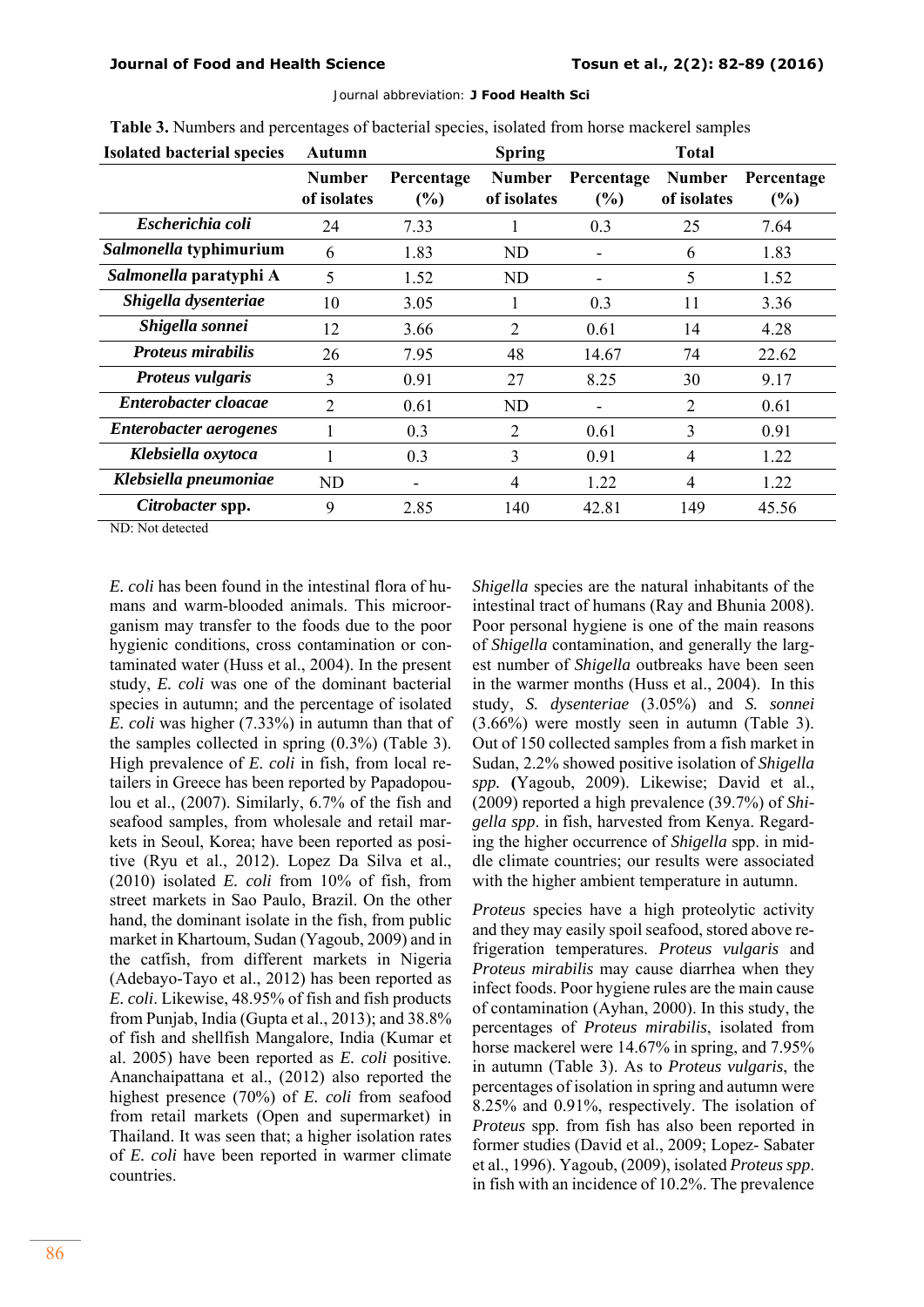of *Proteus* spp*.* in shrimp from wholesale markets has been reported as 25% by Jonnalagadda and Bhat, (2004).

*Escherichia, Klebsiella, Enterobacter* and *Citrobater* are the "coliforms". Coliforms are naturally present in the gastrointestinal tract of man and animals. Isolation of these microorganism groups indicates fecal contamination (Forsythe, 2010b). In our study, samples were free of *Klebsiella pneumoniae* in autumn season. *Klebsiella pneumoniae* was isolated 1.22% in spring season. *Klebsiella oxytoca* was isolated 0.3% in autumn and 0.91% in spring (Table 3). The prevalence of *Klebsiella* spp*.* in shrimps, imported from Thailand has been reported by Navaz et al. (2012). *Klebsiella pneumoniae* was isolated from blue crab (Reinhard et. al. 1996) and tropical marine fish (Singh et al., 2012), in former studies. *Enterobacter cloacae* was isolated 0.61 % in autumn. The samples were free of *Enterobacter cloacae* in spring season. *Enterobacter aerogenes*  isolated from horse mackerel samples were 0.61% in spring, and 0.3 % in autumn (Table 3). The presences of *Klebsiella* spp. and *Enterobacter* spp. in fish have been reported as 2.4%, and 10.8% respectively (Yagoub, 2009). Adededji and İbrahim, 2011, and David et al., 2009 have also reported contamination of shrimp and fish with *E. aerogenes*. The present study, the percentage of isolated *Citrobacter* spp. was higher (42.81%) in spring than that of the samples collected in autumn (2.8%) (Table 3). Contamination of seafood with *Citrobacter freundii* (Papadopoulou et al., 2007) and fish with *Citrobacter* spp. (Yagoub, 2009) have reported in former studies. *Citrobacter* spp. are widely distributed in the environment (soil, water, plants). These bacteria can be found in the intestinal flora of humans (Baylis et al., 2011). High prevalence reason for *Citrobacter* spp. may be poor personal hygiene and cross contamination.

## **Conclusion**

It was concluded that horse mackerel, selling without any chilling treatment in the public markets of Istanbul might be a source of primary pathogens and opportunistic pathogens. The opportunistic pathogens were dominantly isolated during spring, while primary pathogens were dominant in autumn. Air temperature was regarded as an important reason of pathogen growth. Microbial contamination of fish selling in public markets can be prevent by good hygiene practice. Results of this study may be helpful to realize inadequacies and may conduce to improve selling conditions.

### **References**

- Adebayo-Tayo, B.C., Odu, N.N., Igiwiloh, N.J.P.N. & Okonko, I.O. (2012). Microbiological and Physicochemical Level of Fresh Catfish (*Arius hendelotic)* From Different Markets in Akwa Ibom State, Nigeria. *New York Science Journal*, 5, 46-52.
- Adedeji, O.B. & Ibrahim, S.O. (2011). Assessment of Microbial Safety of Fresh Shrimps Offered for Sales at Alesinloye and Eleyele Markets in Ibadan, South western Nigeria*. Journal of Applied Sciences in Environmental Sanitation*, 6, 239-246.
- Al-Mutairi, M.F. (2011). The Incidence of *Enterobacteriaceae* Causing Food Poisoning in Some Meat Products. *Advance Journal of Food Science and Technology*, 3, 116-121.
- Ananchaipattana, C., Hosotani, Y., Kawasaki, S., Pongsawat, S., Latiful Bari, M.D., Isobe, S. & Inatsul, Y. (2012): Bacterial Contamination in Retail Foods Purchased in Thailand, *Food Science and Technology Research* 18, 705-712.
- Andrews, W.H., Jacobson, A. and Hammack, T. (2007): Salmonella. BAM, Chapter 5,  $8<sup>th</sup>$  Edition.http://www.fda.gov/Food/FoodScienceResearch/LaboratoryMethods/ucm070149.htm (accessed 03.2016)
- Ayhan, K. (2000). Gıdalarda Bulunan Mikroorganizmalar ve Bulaşma Kaynakları.Mikrobiyoloji.org. http://www.mikrobiyoloji.org/TR/Genel/BelgeGoster.aspx?F6E1 0F8892433CFFAAF6AA849816B2EFB B24141ED0709C75 (accessed 04.2014)
- Baylis, C., Uyttendaele, M., Joosten, H. & Davies, A. (2011). The *Enterobacterıaceae* and Their Significance to the Food Industry. ILSI Europe Report Series. Belgium.
- Bingol, E.B., Colak, H., Hampikyan, H. & Muratoglu, K. (2008). The microbiologycal quality of stuffed mussels (Midye Dolma) sold in Istanbul. *British Food Journal*, 110(11), 1079-1080.
- Brands, D.A., Inman, A.E., Gerba, C.P., Mare, C.J., Billington, S.J., Saif, L.A., Levine, J.F. & Jones, L.A. (2005). Prevalence of *Salmo-*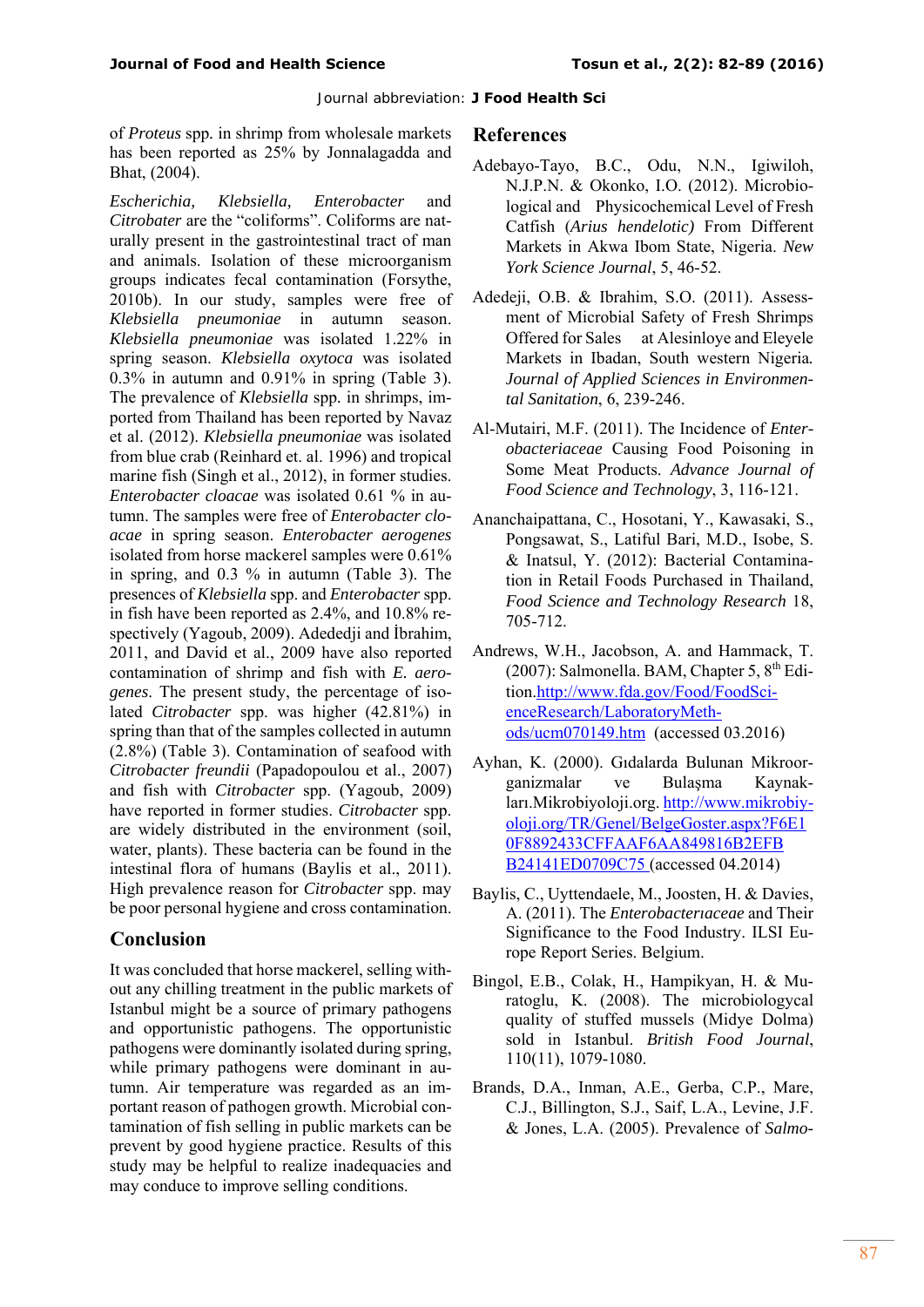*nella spp*. in Oysters in the United States. *Applied and Environmental Microbiology*, 71, 893-897.

- CDCP (2010). Salmonellosis. http://www.cdc.gov/salmonella/general/. (accessed 04.2014)
- David, O.M., Wandili, S., Kakai, R. & Waindi, E.N. (2009): Isolation of Salmonella and Shigella from fish harvested from the Winam Gulf of Lake Victoria, Kenya. *Journal of Infection in Developing Countries*, 3, 99-104.
- Forsythe, S.J. (2010a). The Microbiology of Safe Food - Microbiological criteria. New Delhi: WileyBlackwell.
- Forsythe, S.J. (2010b). The Microbiology of Safe Food - Foodborne pathogens. New Delhi: WileyBlackwell.
- Goja, A.M. (2013). Microbiological assessment of three types of fresh fish (*Tilapia niloticus*, *Labeo niloticus* and *Hydrocynus spp*.) sold in Ed Dueim, Sudan. *New York Science Journal*, 6, 49-54.
- Guiraud, J.P. (2003). Microbiologie Alimentaire Microorganisms intervenant dans I'industrie alimentaire. Paris: Dunod.
- Gupta, B., Ghatak, S., Gill, J.P.S. (2013). Incidence and virulence properties of *E. coli* isolated from fresh fish and ready-to-eat fish products. *Veterinaryworld.org*, 6, 5-9.
- Hao Van, T.T., Moutafis, G., Istivan, T., Tran, L.T. & Coloe, P.J. (2007) Detection of Salmonella spp. in
- Retail Raw Food Samples from Vietnam and Characterization of Their Antibiotic Resistance. *Applied and Environmental Microbiology*, 73, 6885-6890.
- Hatha, A.A.M. & Lakshmanaperumalsamy. P. (1997). Prevalance of Salmonella in Fish and Crustaceans from Markets in Coimbatore, South India. *Food Microbiology*, 14, 111- 116.
- Hatha, A.A.M., Paul, N. & Rao, B. (1998). Bacteriological quality of individually quick-frozen (IQF) raw and cooked ready-to-eat shrimp produced from farm raised black tiger shrimp (*Penaeus monodon*). *Food Microbiology*, 15, 177-183.
- Heinitz, M.L. Ruble Romano, D. & Wagner, D.E., Tatini Sita, R., (2000). Incidence of Salmonella in Fish and Seafood. *Journal of Food Protection*, 14. 579-592
- Huss, H.H., Ababouch, L. & Gram, L (2004). Assessment and management of seafood safety and quality. FAO Fisheries Technical Paper No 444, Rome.
- Jay, J.M. (2000a). Modern Food Microbiology Salmonellosis. An Aspen Pulication, Gaithersburg, Maryland.
- Jay, J.M. (2000b). Modern Food Microbiology Extrinsic Parameters, Temperature of storage. An Aspen Pulication, Gaithersburg, Maryland.
- Jonnalagadda, P.R. & Bhat, R.V. (2004). Quality of shrimp sold in the markets of Hyderabad, India. *Journal of Food Quality*, 27, 163-170.
- Kumar, H.S., Parvathi, A., Karunasagar, I. & Karunasagar, I. (2005). Prevalence and antibiotic resistance of *Escherichia coli* in tropical seafood. *World Journal of Microbiology and Biotechnology*, 21, 619-623.
- Lopez-Sabater, E.I., Rodriguez-Jerez, J.J., Hernhdez-Herrero, M. & Mora-Ventura, M.T. (1996), Incidence of histamine-forming bacteria and histamine content in scombroid fish species from retail markets in the Barcelona area. *International Journal of Food Microbiology*, 28, 411-418.
- Lopez Da Silva, M., Matte, G.R., Germano, P.M.L. & Matte, M.H. (2010). Occurrence of pathogenic microorganisms in fish sold in Sao Paola, Brazil*. Journal of Food Safety*, 30, 94-110.
- Lindberg, A. M., Ljungh, A., Ahrne, S., Lofdahl, S. & Molin, G. (1998). *Enterobacteriaceae*  found in high numbers in fish, minced meat and pasteurised milk or cream and the presence of toxin encoding genes. *International Journal of Food Microbiology*, 39, 11-17.
- Minami, A., Chaicumpa, W., Chongsa-Nguan, M., Samosornsuk, S, Monden, S., Takeshi, T., Makinoa, S. & Kawamoto, K. (2010). Prevalence of foodborne pathogens in open markets and supermarkets in Thailand. *Food Control*, 21, 221-226.